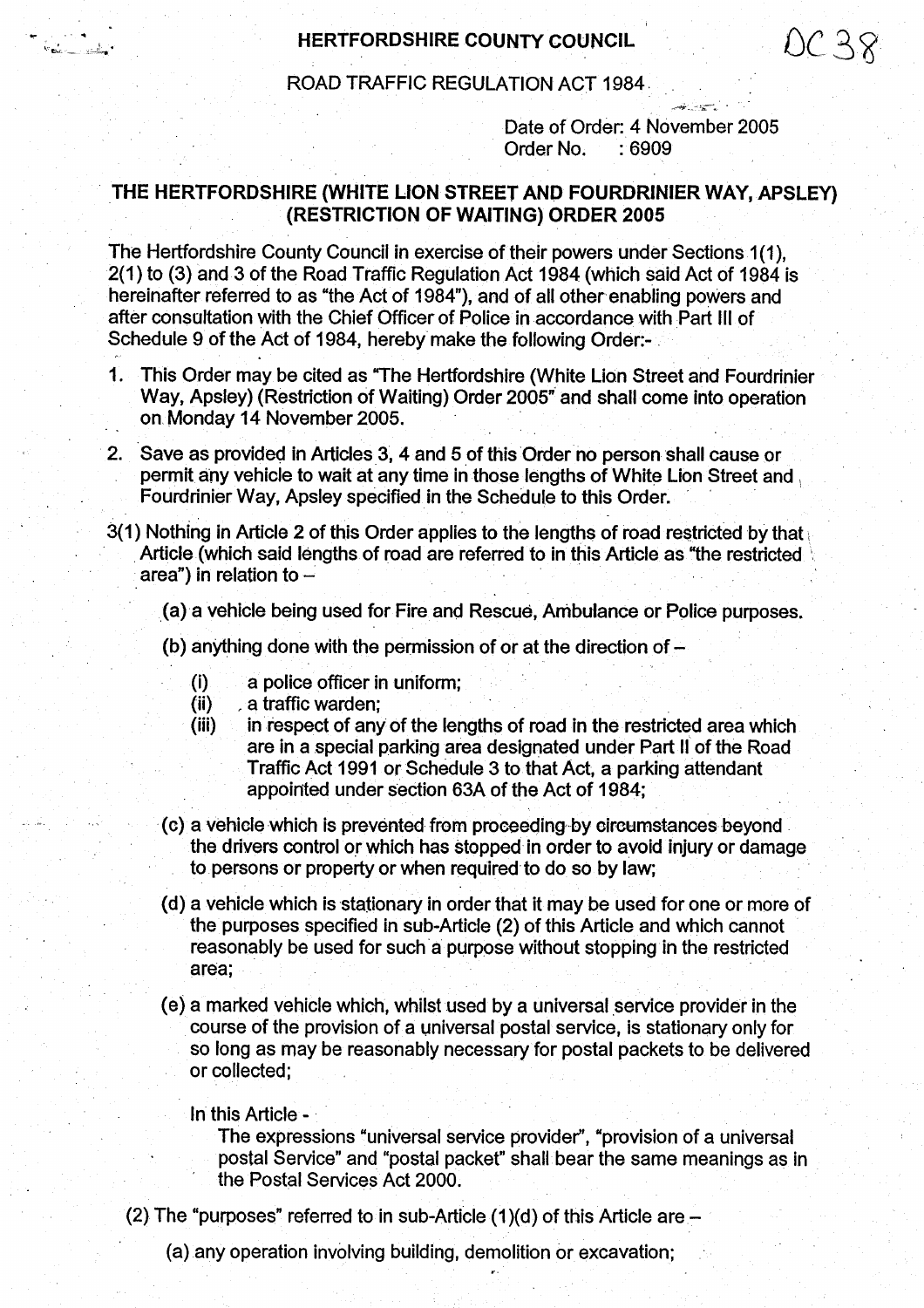- (b) the removal of any obstruction to traffic;
- (c) the maintenance, improvement or reconstruction of a road;
- (d) constructing, improving, maintaining, or cleaning of any street furniture; or
- (e) the laying, erection, alteration, repair or cleaning of any sewer or of any main pipe or apparatus for the supply of gas, water or electricity, or of any telecommunications apparatus kept or installed for the purposes of a telecommunications code system or of any other telecommunications apparatus lawfully kept installed in any position.
- 4. Nothing in Article 2 of this Order applies to the lengths of road restricted by that Article (which said lengths of road are referred to in this Article as "the restricted **area"**) **so as** to render it unlawful to cause or permit any vehicle to wait only for so long as may be reasonably necessary -
	- **(a) to enable goods to, be loaded on or unloaded from the vehicle from or to premises adjacent to the restricted area; or**
	- (**b) to enable a passenger to board or alight and to load and unload any luggage.**
- **5.(1) Nothing in Article 2 of this Order shall render it unlawful to cause or permit a disabled person**'**s vehicle which displays in the relevant position a disabled person's badge and a parking disc, to wait at any time in the length of road as specified in the Schedule of this Order for a period not exceeding 3 hours (not being a period separated by an interval of less than 1 hour from a previous** period of waiting by the same vehicle in the same length of road).
	- (2) In this Article -

**"disabled person's vehicle" has the same meaning as in Section 1** .**42(1) of the** Act of 1984;

**"disabled person** '**s badge**" **has the same meaning as in Section 142(1) of the** Act of 1984;

"parking disc" means a disc, issued by a local authority, complying with the **requirements of the British Standard Specifications for Parking Discs (BS No. 4631** : **1970**), **coloured orange or blue, and**. **capable of showing the quarter hour period during** which **a period of waiting begins; and**.

"relevant position" means

- **i) A vehicle displays a disabled person's badge in the relevant position if**:
	- a) in the case of a vehicle fitted with a dashboard or facia panel, the badge is exhibited thereon so that Part 1 of the badge is legible from outside the vehicle; or
	- b) in the case of a vehicle not fitted with a dashboard or facia panel, the badge is exhibited in a conspicuous position on the vehicle so that Part 1 of the badge is legible from outside the vehicle;
- ii) A vehicle displays a parking disc in the relevant position if:
	- a) in the case of a vehicle fitted with a dashboard or facia panel, the disc is exhibited'thereon so that the quarter hour period during which the period of waiting began is legible from outside the vehicle; or
	- b) in the case of a vehicle not so fitted, the disc is exhibited in a conspicuous position on the vehicle so that the quarter hour period during which the period of waiting began is legible from outside the vehicle.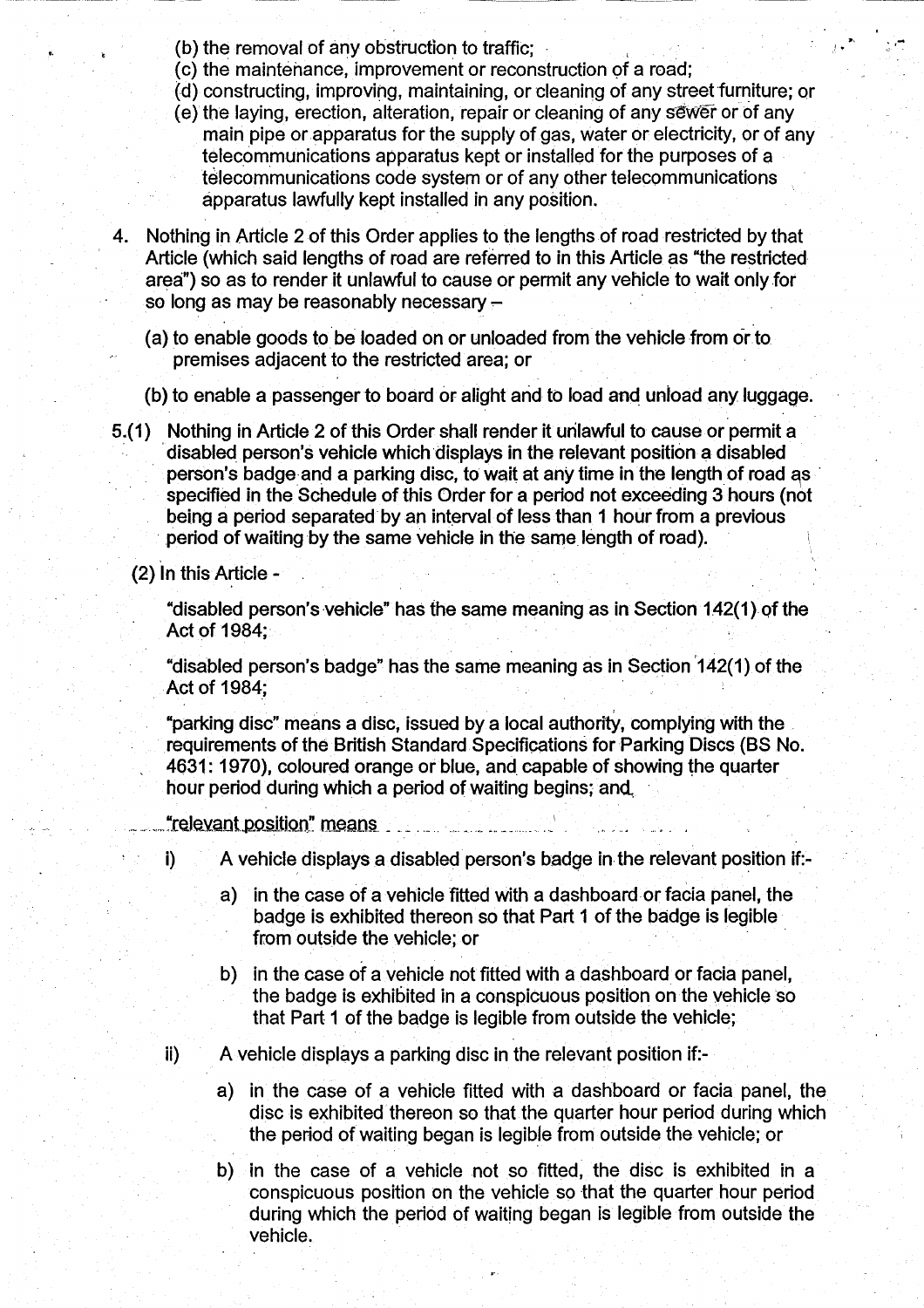- 6. The Interpretation Act 1978 shall apply for the interpretation of this Order as it applies for the interpretation of an Act of Parliament.
	- 7. The restrictions imposed by this Order shall be in addition to and not in derogation from any restriction or requirement imposed by any other regulations made or having effect as if made under the Act of 1984 or by or under any other enactment.

## **SCHEDULE**

lengths of White Lion Street and Fourdrinier Way, Apsley - no waiting at any time

White Lion Street from its junction with the south west kerbline of Fourdrinier Way (both sides) south westwards for approximately 57 metres to a point in line with the south west wall of 44 London Road (The White Lion PH).

Fourdrinier Way (a) from its junction with the north west kerbline of White Lion (south west side) Street north westwards for approximately 10.5 metres to a point in line with the boundary between 12 and 14 Fourdrinier Way.

> (b) from its junction with the south east kerbline of White Lion Street south eastwards for approximately 9.5 metres to a point in line with the' south **east** wall of 15- to 24 Fourdriniers Way.

IN WITNESS whereof the Common Seal of the Hertfordshire County Council was here unto affixed this  $4<sup>th</sup>$  day of November 2005.

The Common Seal of ) Hertfordshire County Council was hereunto affixed in the presence of:-

ANDREW L LAYCOCK